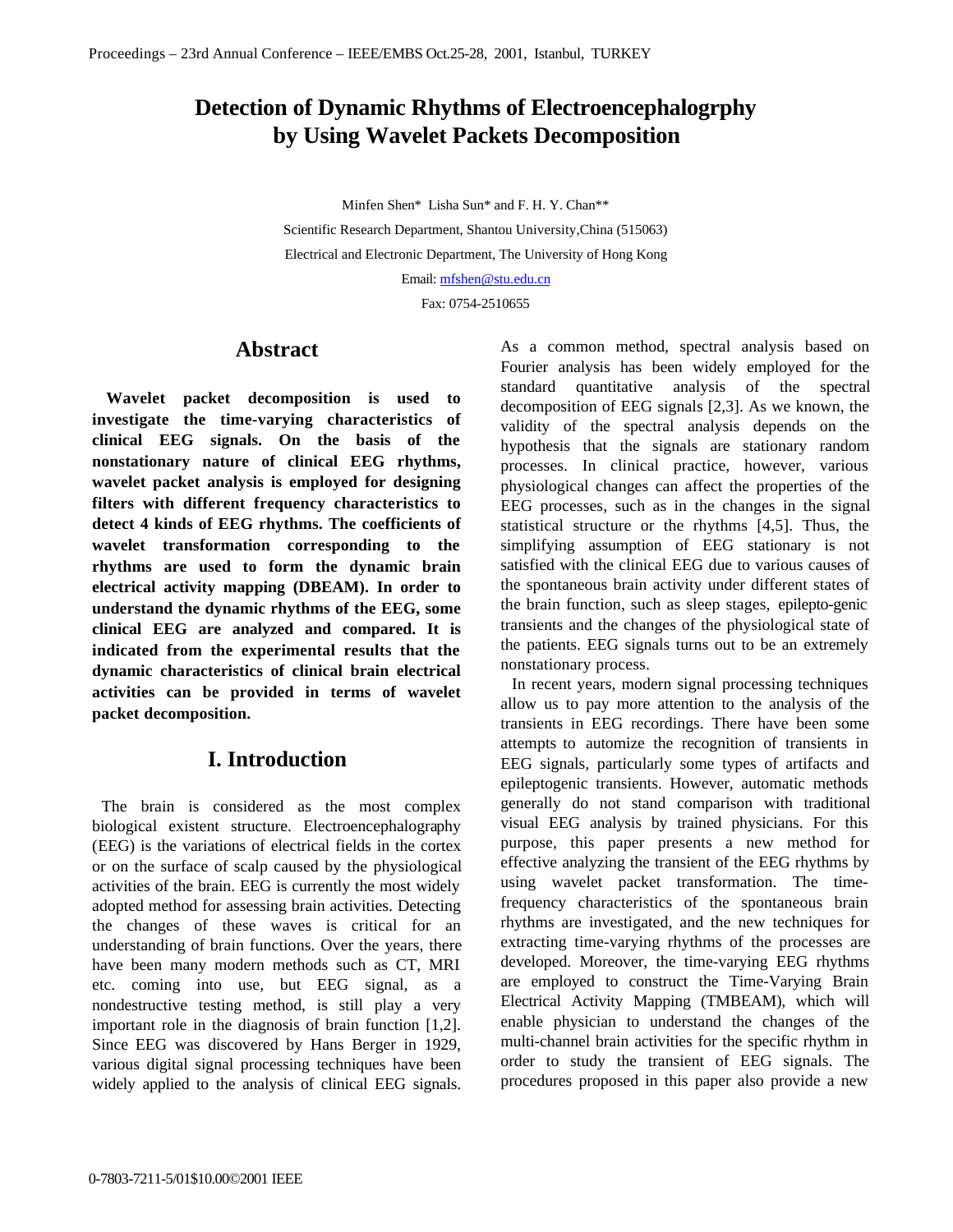| <b>Report Documentation Page</b>                                                                                                                                                                                                                                                                   |                           |                                                    |
|----------------------------------------------------------------------------------------------------------------------------------------------------------------------------------------------------------------------------------------------------------------------------------------------------|---------------------------|----------------------------------------------------|
| <b>Report Date</b><br>25OCT2001                                                                                                                                                                                                                                                                    | <b>Report Type</b><br>N/A | Dates Covered (from to)                            |
| <b>Title and Subtitle</b><br>Detection of Dynamic Rhythms of Electroencephalogrphy by<br><b>Using Wavelet Packets Decomposition</b>                                                                                                                                                                |                           | <b>Contract Number</b>                             |
|                                                                                                                                                                                                                                                                                                    |                           | <b>Grant Number</b>                                |
|                                                                                                                                                                                                                                                                                                    |                           | <b>Program Element Number</b>                      |
| Author(s)                                                                                                                                                                                                                                                                                          |                           | <b>Project Number</b>                              |
|                                                                                                                                                                                                                                                                                                    |                           | <b>Task Number</b>                                 |
|                                                                                                                                                                                                                                                                                                    |                           | <b>Work Unit Number</b>                            |
| Performing Organization Name(s) and Address(es)<br>Scientific Research Department, Shantou University, China<br>(515063)                                                                                                                                                                           |                           | <b>Performing Organization Report Number</b>       |
| <b>Sponsoring/Monitoring Agency Name(s) and Address(es)</b><br>US Army Research, Development & Standardization Group<br>(UK) PSC 802 Box 15 FPO AE 09499-1500                                                                                                                                      |                           | Sponsor/Monitor's Acronym(s)                       |
|                                                                                                                                                                                                                                                                                                    |                           | <b>Sponsor/Monitor's Report Number(s)</b>          |
| <b>Distribution/Availability Statement</b><br>Approved for public release, distribution unlimited                                                                                                                                                                                                  |                           |                                                    |
| <b>Supplementary Notes</b><br>Papers from the 23rd Annual International Conference of the IEEE Engineering in Medicine and Biology Society,<br>October 25-28, 2001, held in Istanbul, Turkey. See also ADM001351 for entire conference on cd-rom., The original<br>document contains color images. |                           |                                                    |
| <b>Abstract</b>                                                                                                                                                                                                                                                                                    |                           |                                                    |
| <b>Subject Terms</b>                                                                                                                                                                                                                                                                               |                           |                                                    |
| <b>Report Classification</b><br>unclassified                                                                                                                                                                                                                                                       |                           | <b>Classification of this page</b><br>unclassified |
| <b>Classification of Abstract</b><br>unclassified                                                                                                                                                                                                                                                  |                           | <b>Limitation of Abstract</b><br>UU                |
| <b>Number of Pages</b><br>5                                                                                                                                                                                                                                                                        |                           |                                                    |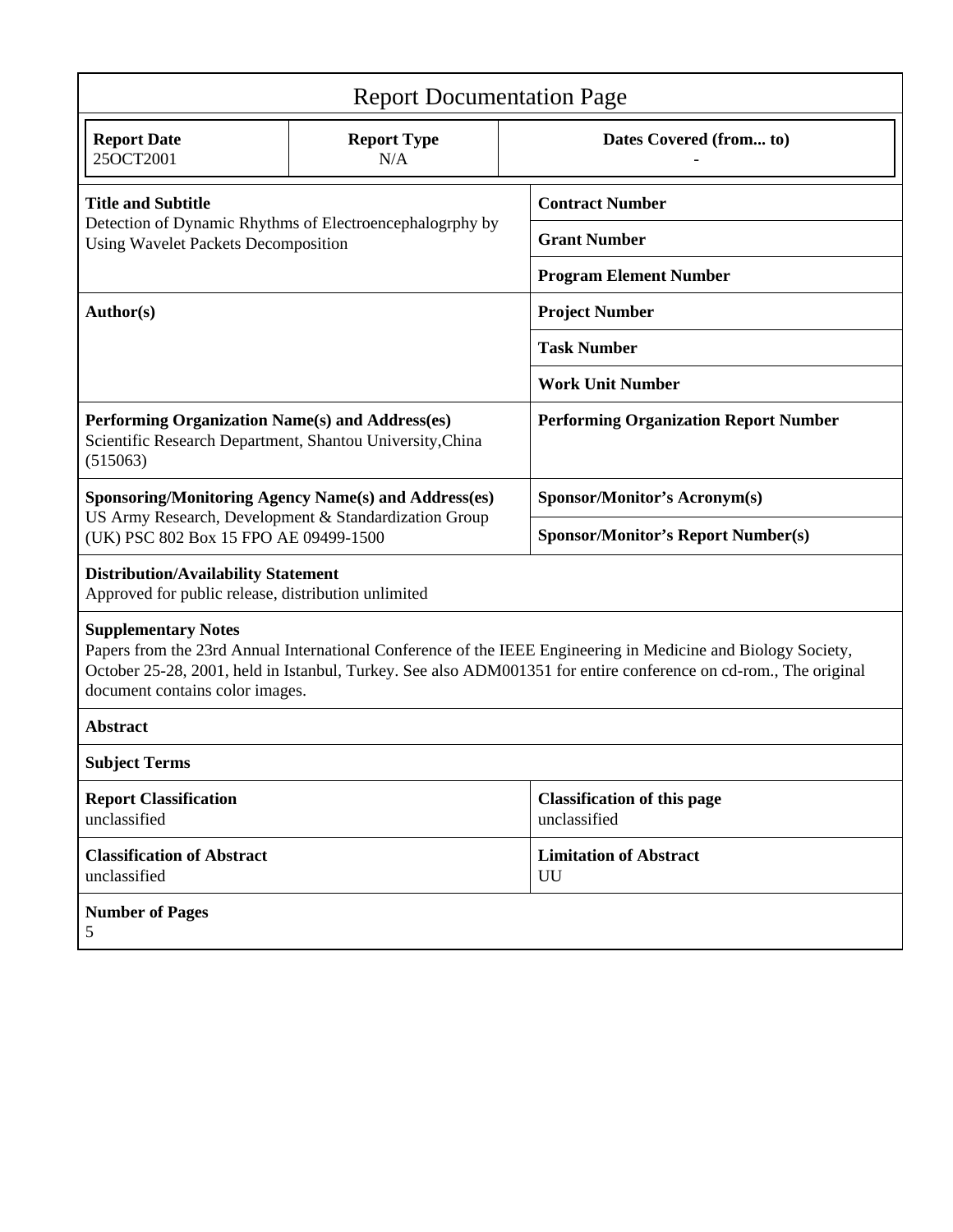Proceedings – 23rd Annual Conference – IEEE/EMBS Oct.25-28, 2001, Istanbul, TURKEY<br>way for investigating other kinds of biomedical signals.<br>

### **II. Methods**

#### *A. Wavelet Packet Decomposition*

 As a new method for investigating the timefrequency distribution of the processes, wavelet transform is a new two dimensional time-scale processing method for analyzing nonstationary signals [6,8-10]. Its main advantage is to provide simultaneous information on frequency and time location of the signal characteristics in terms of the representation of the signal at multiple resolutions corresponding to different time scales. Though wavelet has been widely used in various areas in nonstationary signal processing, many important problems still need further research in wavelet theory and its applications. Recently, wavelet packets have appeared as a powerful tool to match the time-varying characteristics of some engineering signals.

The wavelet packet analysis is generalized orthogonal wavelet analysis. If scaling function  $f(t)$ can be defined as

$$
\mathbf{f}(t) = \sum_{k} h(k)\mathbf{f}(2t - k) \qquad 1
$$

we can defined the wavelet function  $\mathbf{y}(t)$  as

$$
\mathbf{y}(t) = \sum_{k} g(k) \mathbf{f}(2t - k) \qquad 2
$$

where  $\{h(k)\}\$ and  $\{g(k)\}\$ are the coefficients. The admissibility condition must be satisfied.

For the time series  $s(n)$  a binary tree structure can be expressed as

$$
s_0(n) = \sum_{k} p(2n - k)s(n)
$$
  
\n
$$
s_1(n) = \sum_{k} q(2n - k)s(n)
$$

The relationship above represents the two channel quadrature mirror filter bank. Two analysis filters divide frequency range into two halves. The filters are orthogonal and the output signal is identical to the input. This method is also known as the tree structured perfect reconstruction filter banks. This procedure can be repeated in a binary tree structure. The frequency

an arbitrary tree structure. If the time series  $s_1(n)$  and  $s_0(n)$  are further decomposed by using the equation (3), the components of the time series  $s(n)$ decomposed at different levels are obtained by choosing an arbitrary tree structure. Obviously, the bandwidth of the filter will cover a large frequency span if the filters are near the root of the tree structure. Different frequency resolution can be chosen in order to match the characteristics of the EEG signals under investigation. Fig. 1 shows the tiling representations of two tree-based expansions. Fig.1 (a) represents the tree structure of wavelet transformation, and Fig.1 (b) describes the tree structure of one kind of wavelet packet decomposition.



Fig.1. Tiling representations of two tree-based expansions: (a) wavelet transformation (b) wavelet packet decomposition example.

#### *B Detection of the Rhythms*

 In order to detect the different kinds of EEG rhythms, we can choose the best combination of components for the representation of the EEG rhythms in terms of the multi-resolution decomposition of the signal based on the wavelet packets transformation. According to the frequency band of 4 basic rhythms of EEG signal, a particular choice of tree-structure containing various components referred to as "wavelet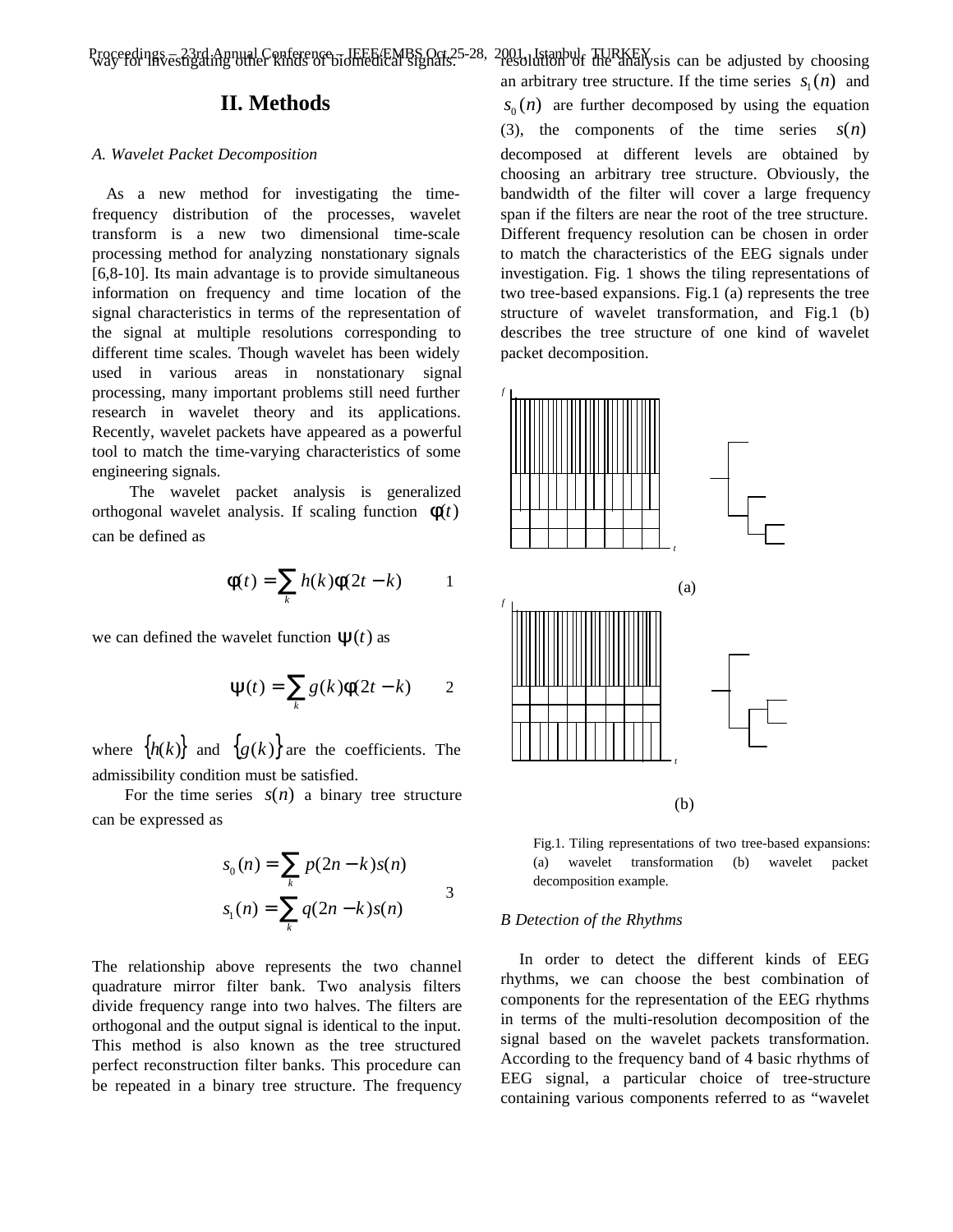Proceedings – 23rd Annual Conference – IEEE/EMBS Oct.25-28, 2001, Istanbul, TURKEY<br>packet decomposition is employed to the time-varying filter in 4 kinds of different filter banks corresponding to 4 kinds of time-varying brain rhythms, such as beta rhythm, alpha rhythm, theta rhythm and delta rhythm. A six-levels decomposition of Daubechies wavelet is applied to obtain 4 kinds of sub-band filters for the decomposition of the EEG signals. Obviously, the lowest frequency resolution of the decomposition can be obtained as  $\Delta f = f_s 2^{-7} = 0.7812Hz$ . Thus, 4 kinds basic rhythms can be approximately defined as: beta rhythm (13.28-30.47Hz), alpha rhythm (7.81-13.28Hz), theta rhythm (3.91-7.81Hz) and delta rhythm (0.78- 3.91Hz) [7]. In fact, the larger the level number for the wavelet packet decomposition, the higher the frequency resolution that can be performed for each basic rhythm.

### **III. Results and Discussion**

 Clinical EEG signals were digitally stored as data files for further analysis via a personal computer. 14 channels analogy EEG signals were converted to digital format through an A/D converter at a sampling rate of 125Hz from the international 10-20 system. All electroencephalograph signals with 14 channels were recorded at the location of the scalp known as: Fp1, Fp2, F3, F4, C3, C4, P3, P4, O1, O2, F7, F8, T5, T6 [7]. The EEG data acquisition were performed in an acoustically and electrically shielded specialized room where the subjects were comfortably in the bed. Each EEG record was amplified and filtered by using a 1-50 Hz band-pass filter.

 The experimental results of EEG wavelet packet decomposition are tested to indicate the satisfied filtering characteristics of 4 brain rhythms. Fig.2 demonstrates the results of 4 kinds of time-varying brain rhythms in terms of the wavelet packet multiresolution decomposition of a typical seizure EEG record when subjects with eyes closed. The transitions of 4 kinds of rhythms are clearly indicated. By comparing the original EEG record with 4 basic rhythms, it can be seen that the seizure periods is mainly in the alpha and the delta rhythms, while the beta rhythm keep unchanged. Moreover, to indicate the reasonable result of the decomposition, 4 kinds of rhythms were used to reconstruct the EEG record, which was compared with the original record, as shown in Fig. 3.

 In order to demonstrate the time-varying characteristics of different rhythms of multi-channel EEG signals by using wavelet packet decomposition, we propose a method to form the Dynamic Brain Electrical Activity Mapping (DBEAM) to present the dynamic EEG topography, which will enable physician to understand the changes of all 14 channel brain activities in a specific rhythm. For example, the alpha rhythm transient often reflects the main changes of brain electrical activity of the normal person. The timevarying energies of event related to the brain rhythms may be tracked by observing the DBEAM in terms of the temporal variations of the squares of the coefficients of the wavelet packet. The time location and duration of each topographic brain mapping can be adjusted easily depending on the transient characteristics of the EEG signals observed. Fig.4 shows 14 typical channels EEG record with subjects' eyes closed and open alternately. From the record, it can be seen that the period with eyes open is from 9 to 27 seconds. Fig.5 demonstrates the DBEAM constructed from the 14 channels EEG signals. The EEG signal in each channel is divided into 12 periods with 3 seconds in each period. The DBEAM in Fig. 5 shows the changes of alpha rhythm in the scalp in every 3 seconds.

### **Conclusion**

The experimental results illustrate how wavelet packet can be applied to the EEG rhythms decomposition with high time-frequency location resolution and to forming the dynamic EEG topography. Wavelet packet-based filter banks yield superior performance to the commonly Daubechis wavelet filter banks in EEG applications. The method proposed in this paper is more flexible and accurate due to the better matching in time-frequency characteristics of EEG signal for extracting 4 kinds of EEG rhythms. The results of DTBM has verified its superior performances of the new algorithm by using wavelet packet analysis.

Although the new applications of wavelet packet in clinical EEG signal processing is addressed, open problems still remain. One is the optimal segmentation length resolution, which is obviously related to the time-varying characteristics of the EEG signals observed. It will be an interesting and challenging research project to built an optimal segmentation-based adaptive algorithm.

### **References**

[1] M. Shen, F. H. Y. Chan, L, Sun and B.J. Beadle, "Parametric bispectral estimation of EEG signals in different functional states of the brain". *IEE Proceedings in*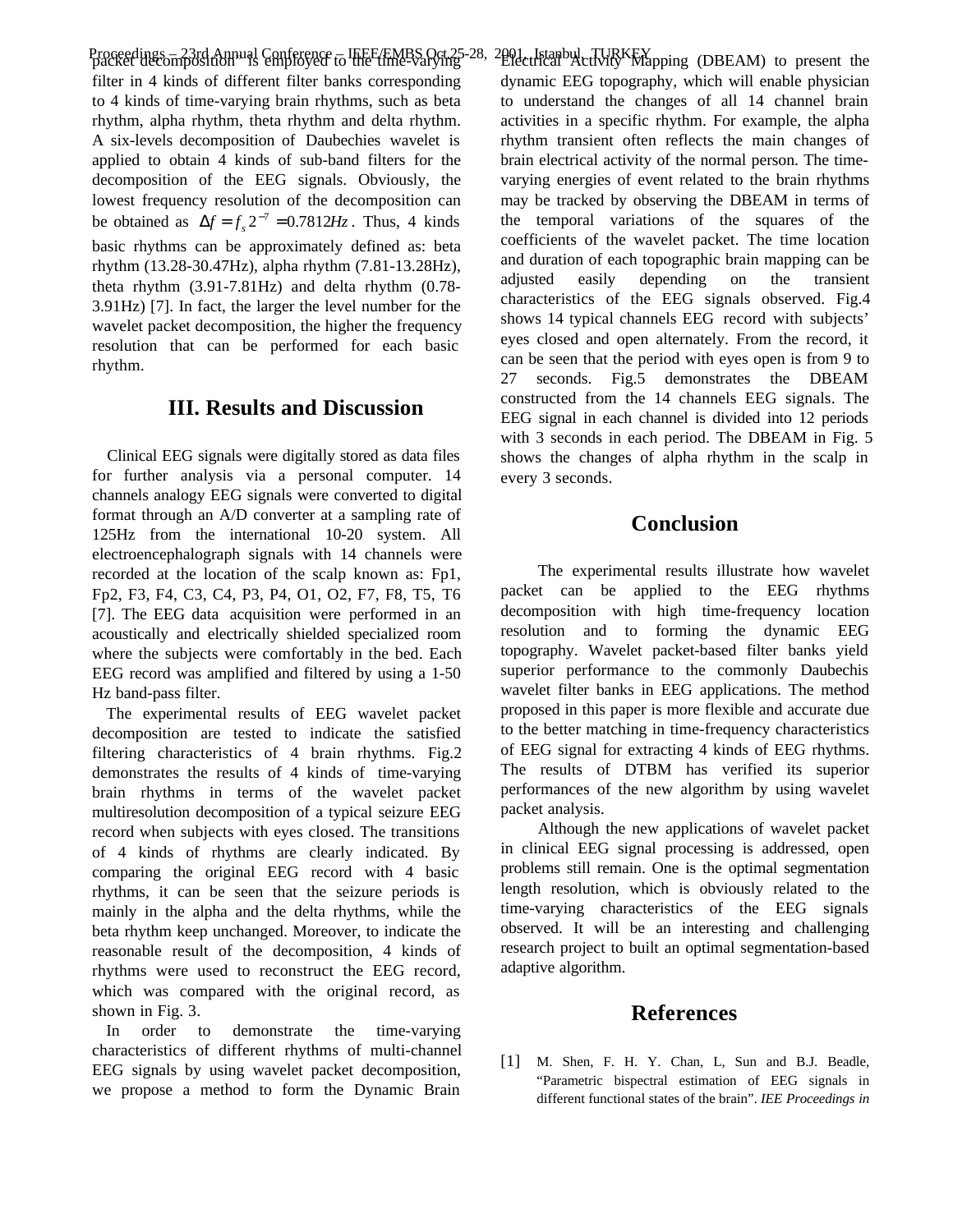*Science, Measurement and Technology,* Vol.147, No.6, Proceedings – 23rd Annual Conference – IEEE/EMBS Oct.25-28, 2001, Istanbul, TURKEYNovember 2000. pp.374-377S.

- [2] Tseng, R. Chen, F. Chong and et al., "Evaluation of parametric methods in EEG signal analysis". *Med. Eng. Phys,* 1995, 17(1): 71-78.
- [3] J. Pardey, S. Roberts and L. Tarassenko, "A review of parametric modeling techniques for EEG analysis"*. Med. Eng. Phys,* 1996, 18(1): 2-11.
- [4] S. Blanco et al., "Stationarity of the EEG series", *IEEE Engineering in Medicine and Biology*, pp.395-399, July/August 1995.
- [5] C. E. D'Attellis et al., "Detection of epileptic events in electroencephalograms using wavelet analysis", *Annals of Biomedical Engineering*, Vol. 25, pp. 286-293, 1997.
- [6] S. Mallat, "Multiresolution frequency channel decomposition of images and wavelet models". *IEEE Trans. on ASSP*, 1989, 37(12): 2091-2110.
- [7] J. R. Hughes: *EEG in clinical practice*, Butterworth-Heinemann, 1994.
- [8] I. Daubechies, "Orthonormal bases of compactly supported wavelets". *Communications on pure and applied mathematics,* 1988, Vol.XLI: 909-996.
- [9] F. Wendling et al., "Segmentation of depth-EEG seizure signals: Method based on a physiological parameter and comparative study", *Annals of Biomedical Engineering*, Vol.25, pp. 1026-1039, 1997.
- [10] N. V. Thakor et al. "Multiresolution wavelet analysis of evoked potentials", *IEEE Transactions on Biomedical Engineering*, Vol. 40, No. 11, pp. 1085-1093, November 1993.



Fig. 2 Four kinds of time-varying brain rhythms of a typical EEG record with subjects at rest with eyes closed.

<u>i associación de la cont</u>

Fig .3 Comparing the original EEG record (top) with the signal (bottom) reconstructed through the 4 kinds of rhythms shown in



Fig. 4 shows a typical 14 channels EEG record with subjects' eyes closed and open alternately. The period with eyes open is from 9 to 27 seconds.



Fig. 5. The DBEAM constructed from the 14 channels EEG signals. The EEG signal in each channel is divided into 12 periods with 3 seconds in each period. The DBEAM shows the changes of alpha rhythm in the scalp in every 3 seconds.